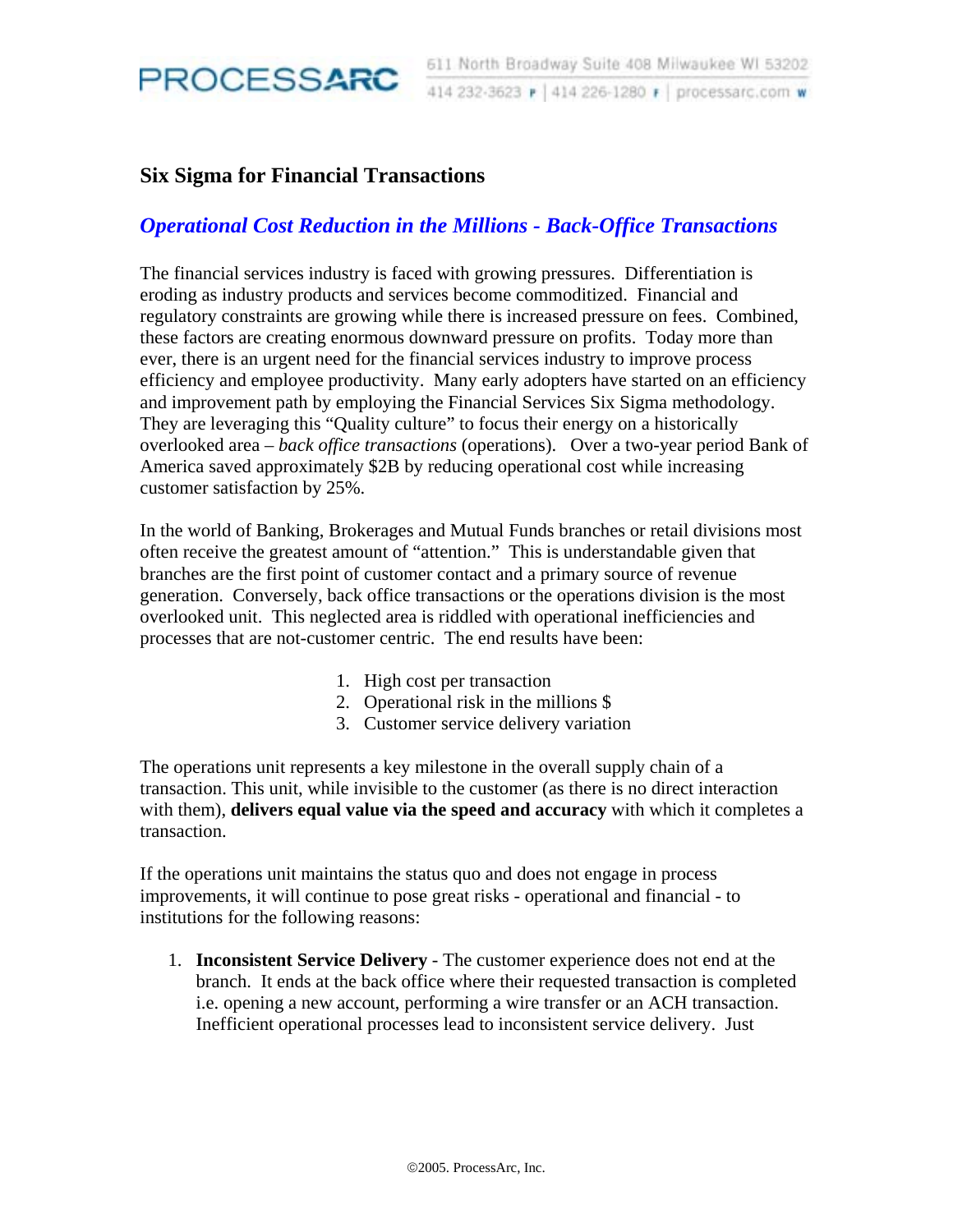414 232-3623 P 414 226-1280 F processarc.com w

remember that your customers remember "foul-ups" and not average performance.

PROCESSARC

- 2. **High Operational Costs** Process inefficiencies are directly linked to high transaction cost and unidentified operational risk. Given that most financial transactions are not visible, improving them is difficult. Therefore, the first step to reducing cost is through mapping out the current state of your operations.
- 3. **Poor Process Controllership**  Sarbanes-Oxely has been the force behind process documentation in order to help institutions identify process failure and risk points. When processes are inefficient they inherently bear risk.

As stated earlier, the way to overcome the issues outlined here is to employ the methodology and rigor of Six Sigma which has been tested and proven successful by institutions like BOA, Morgan Stanley and Vanguard, to lower operational risk and high costs.

Here is a short case study of how Six Sigma was employed in a bank to *identify over 30% excess capacity, \$500,000 misapplied labor cost and an IT infrastructure that would not support growth within 3 weeks.* The case illustrates the critical link that defines process efficiency between back office and the branch.

The bank had an aggressive growth strategy and their central concern was the scalability of their processes. Their central goal was to ensure highest level of profitability at the lowest possible cost. The ProcessArc team was invited to assess the efficiency of the banking procedures. Since the growth strategy was based on an increase in transactional volume, a good starting point for the study was the account opening procedure. To ensure that points of process variation and risk were correctly identified the following criteria was utilized: 2 branches were selected one with high volume and another with low, at each branch 2 new account reps were selected. The selection was based on years of experience – one was deemed "seasoned" while the other had been with the bank for less than one year. Additional operational data such as head count, account opening volume by branch and customer feedback data was collected the process-mapping activity started. For each branch and representative the various account types i.e. savings, checking, business was documented and process-mapped from the inception of the transaction request at the branch to completion in the back office. For each transaction the following characteristics were defined:

- 1. Operational risk points any process steps that could have been completed incorrectly or inaccurately without being caught
- 2. Process inefficiencies rework, wait, follow-up, QC…
- 3. Average cycle time for transaction completion